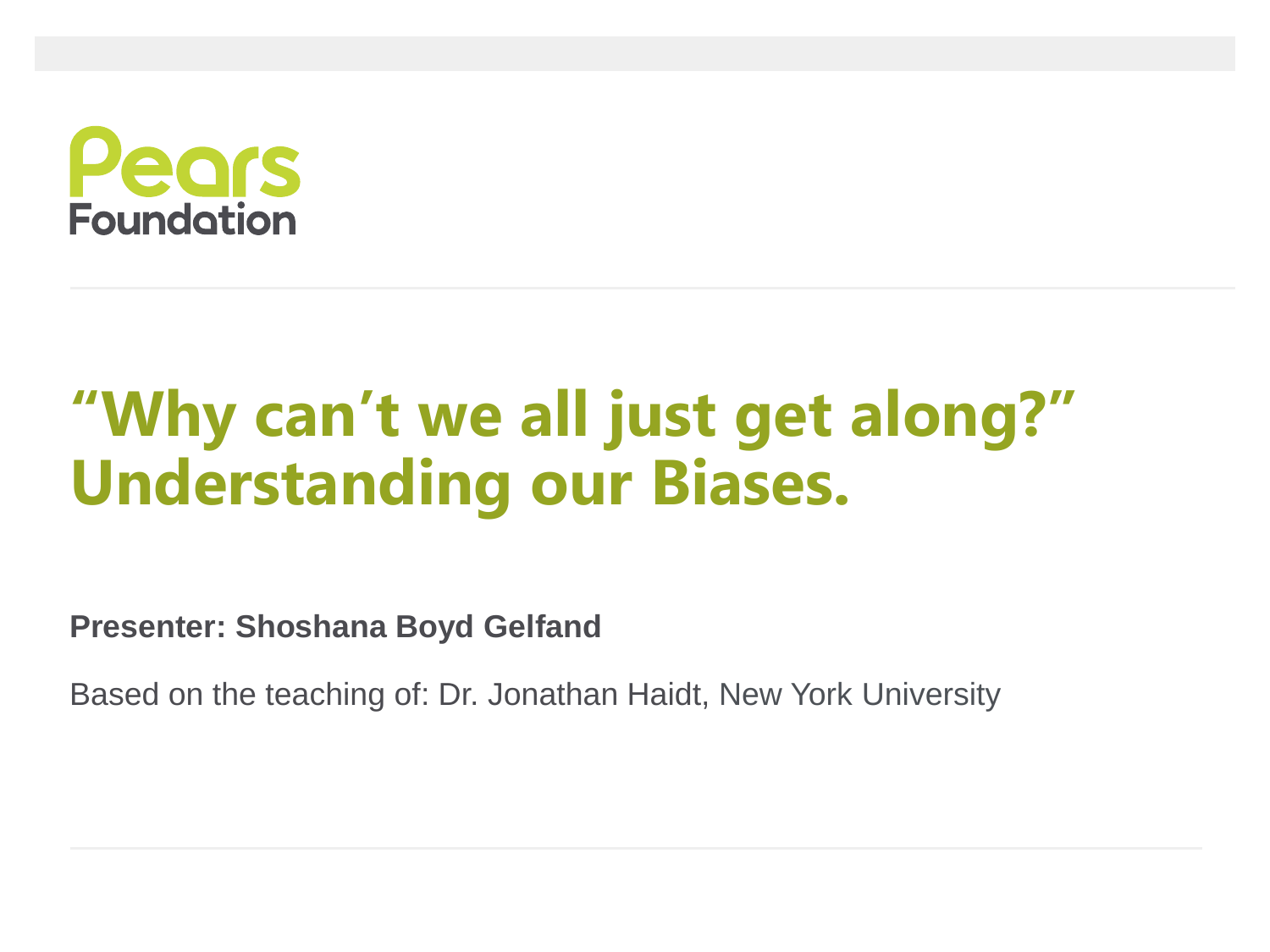## Jonathan Haidt's Moral Foundations Theory

[www.yourmorals.org](http://www.yourmorals.org/) [www.civilpolitics.org](http://www.civilpolitics.org/) [www.asteroidsclub.org](http://www.asteroidsclub.org/)

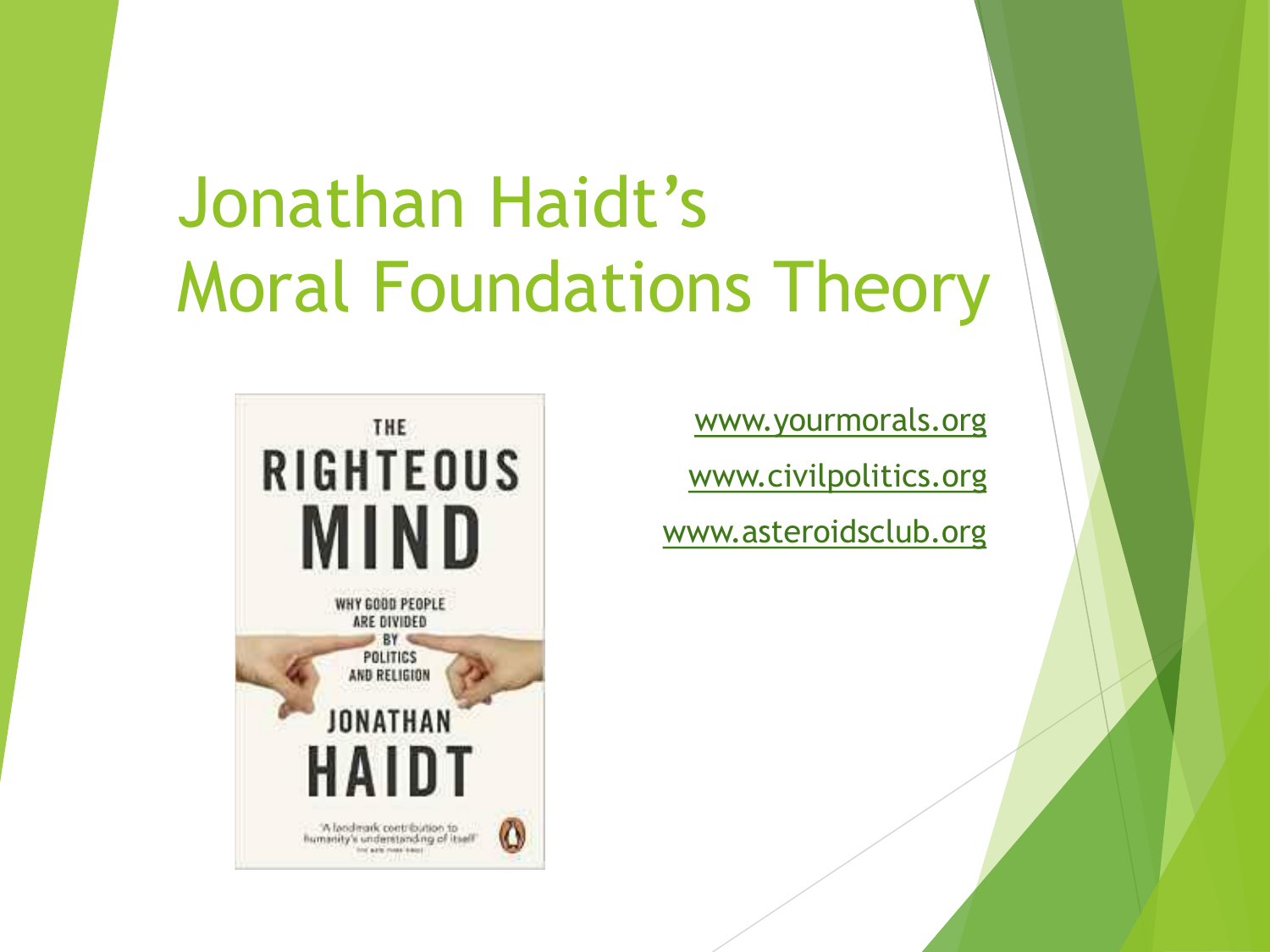## Moral Reasoning

A family's dog was killed by a car in front of their house.

They had heard that dog meat was delicious, so they cut up the dog's body and cooked it and ate it for dinner.

Nobody saw them do this.

**DID THE PEOPLE IN THIS STORY DO ANYTHING MORALLY WRONG?**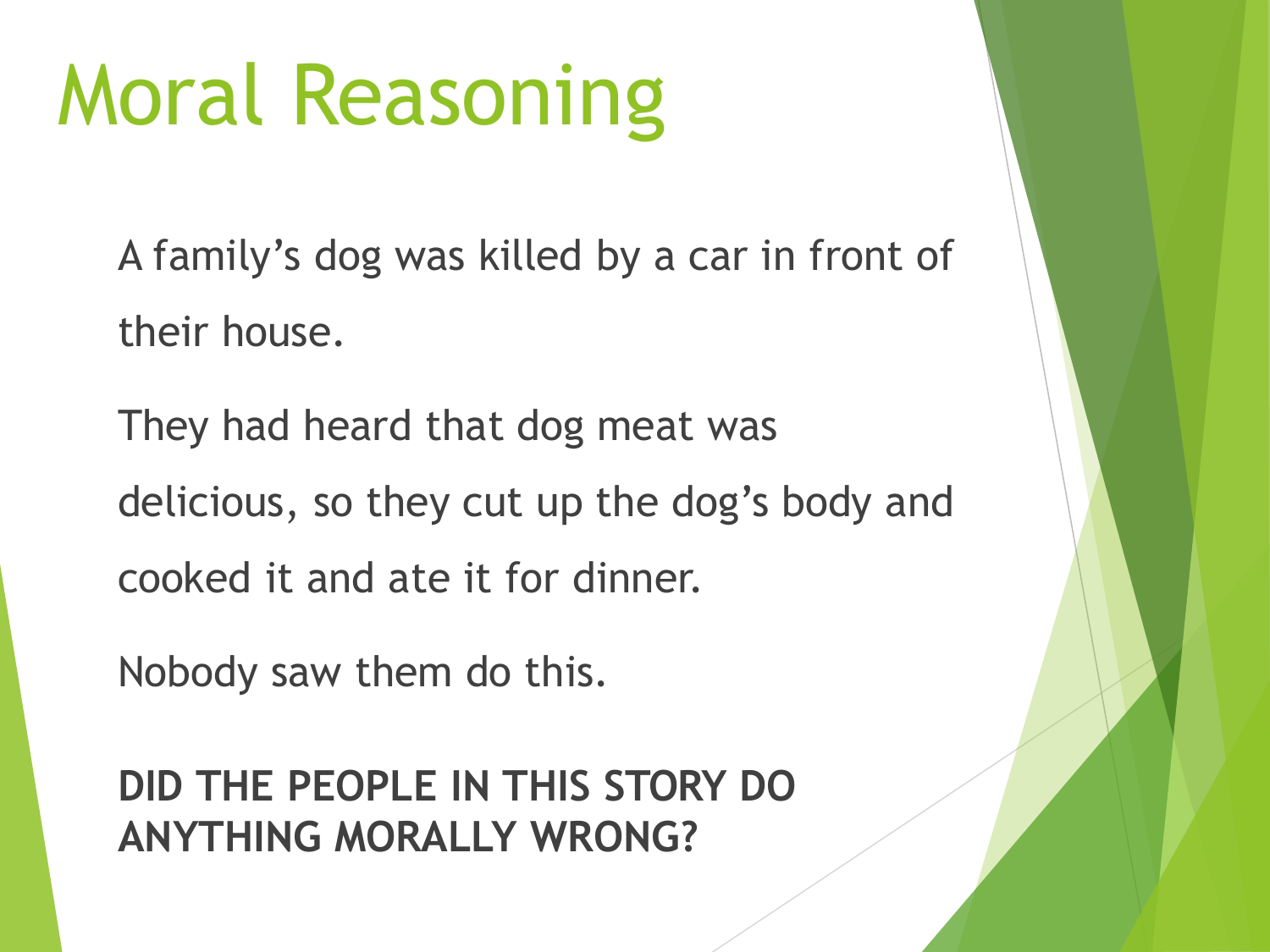# Moral Reasoning

A man goes to the supermarket once a week and buys a chicken.

But before cooking the chicken, he has sexual intercourse with it.

Then he cooks it and eats it.

**DID HE DO ANYTHING MORALLY WRONG?**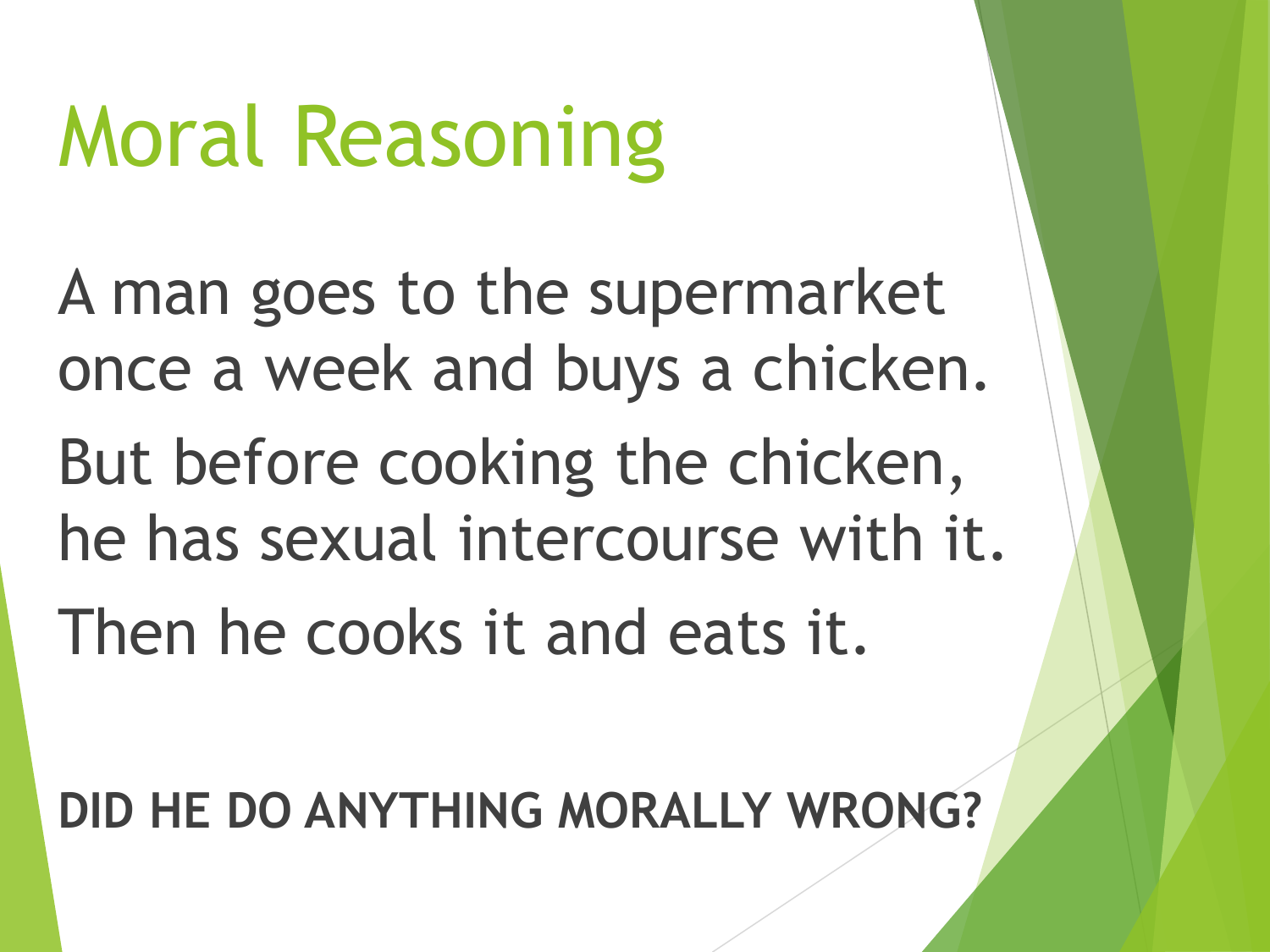#### WEIRD PEOPLE

# Western **Educated** Industrialized Rich Democratic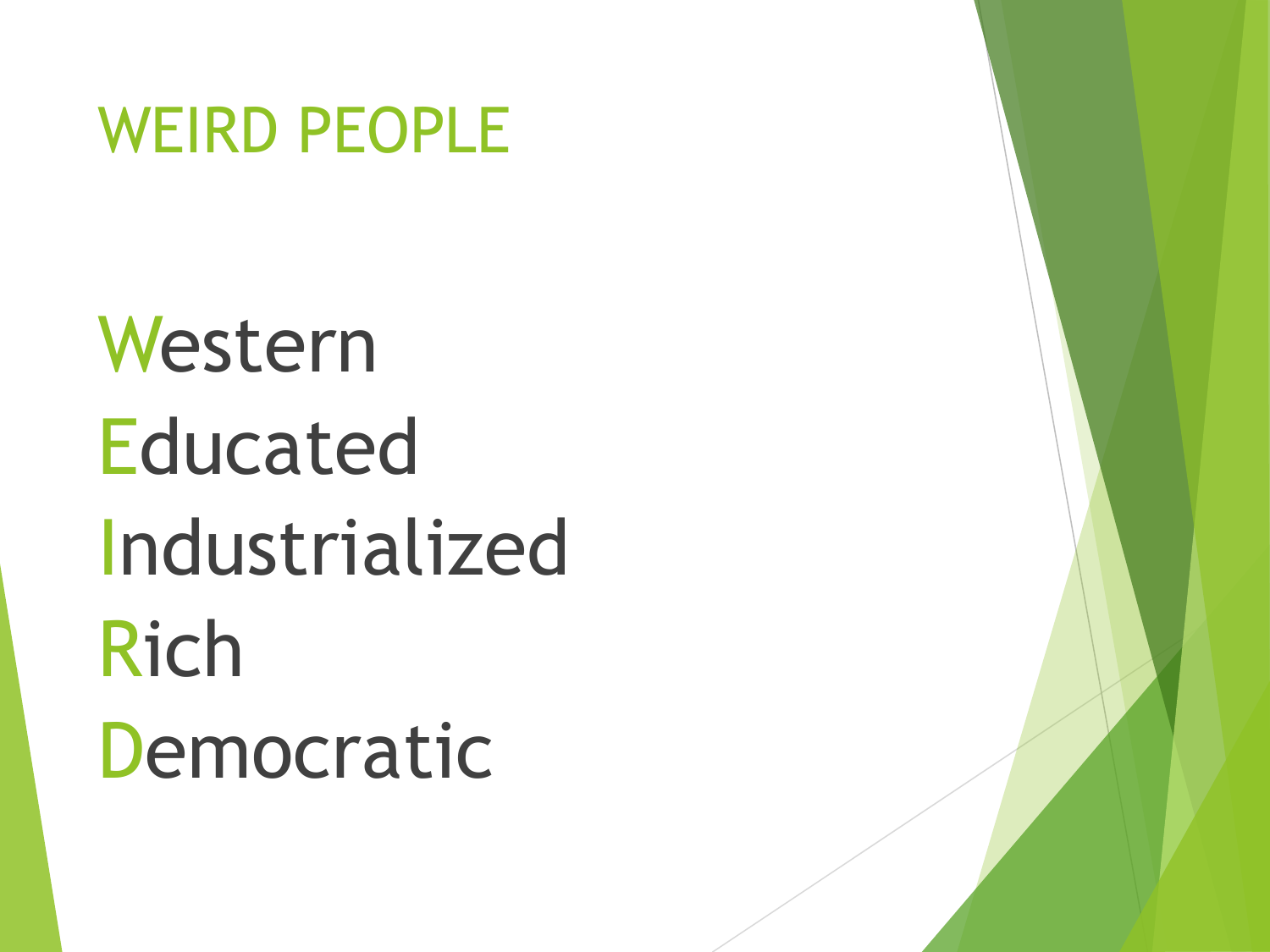#### The Elephant and the Rider: Moral Intuition vs Moral Reasoning

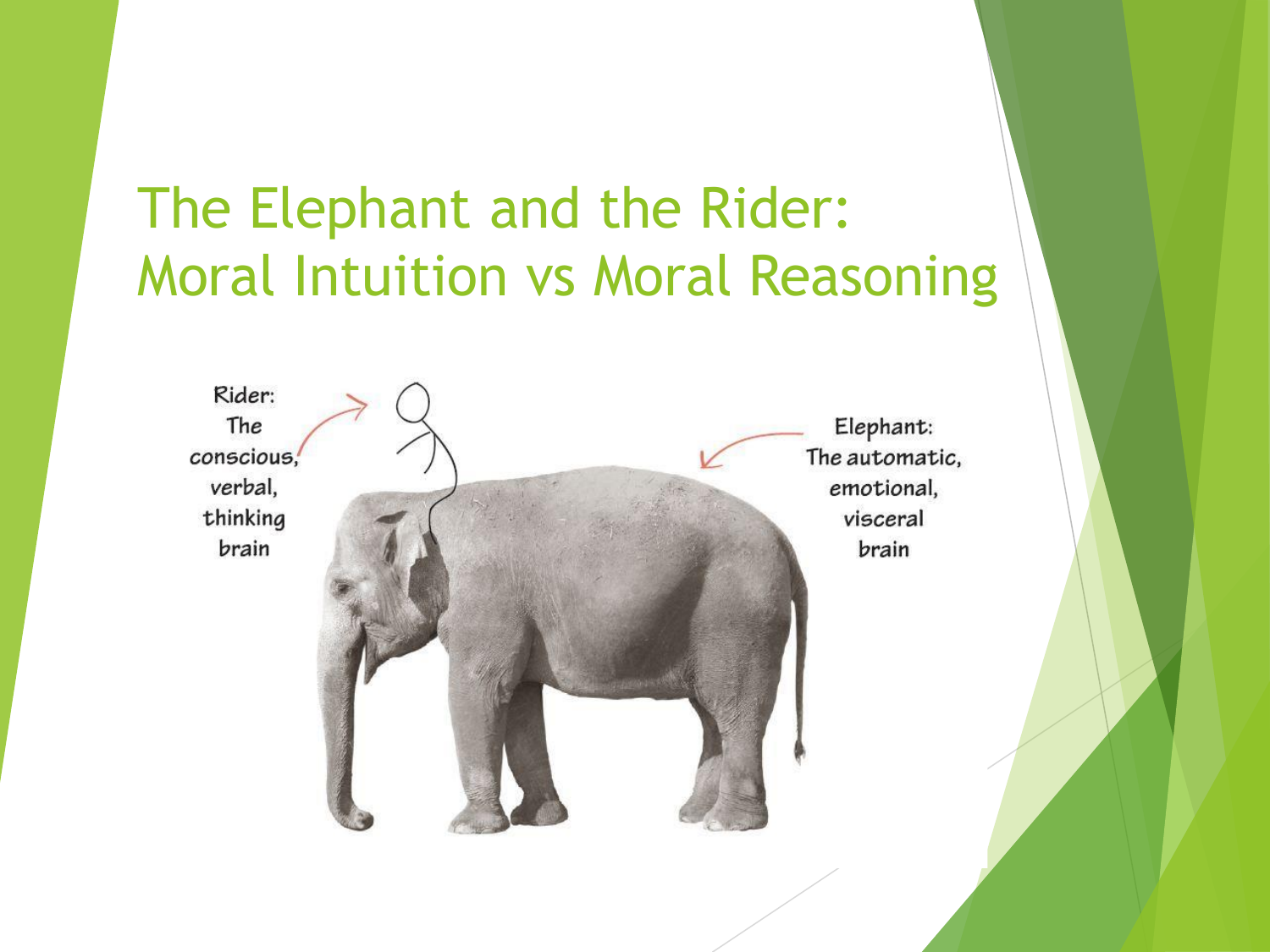### Moral Foundations Theory

- Evolutionary Biology natural selection shaped our brains
- Neuroscience most of our decisions are left to our unconscious instinctive brain
- Social Psychology human beings evolved to live in groups
- Moral Philosophy Western morality tends to focus on individual rights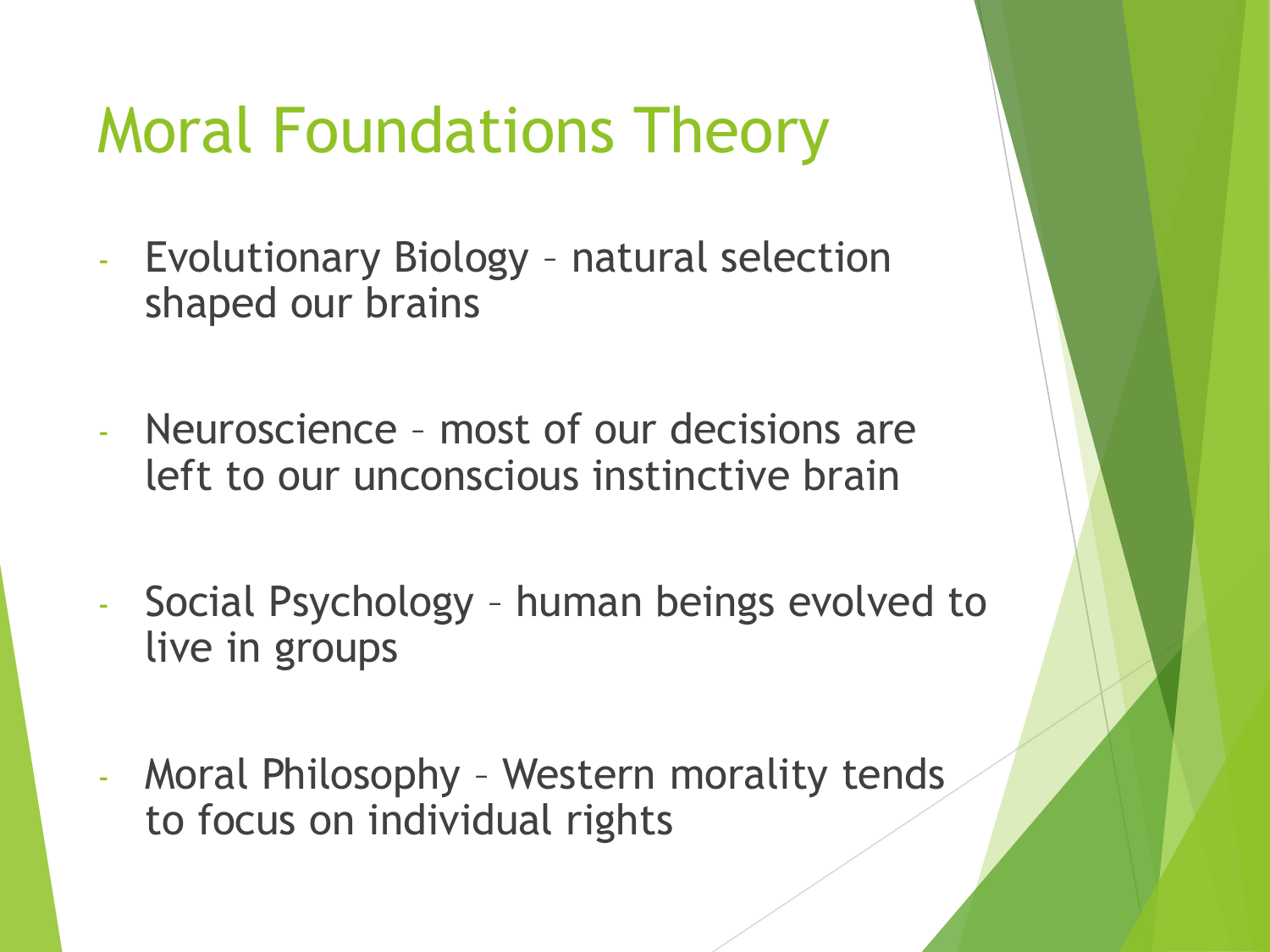#### Care / Harm Foundation

The Care/Harm foundation evolved in response to the adaptive challenge of caring for vulnerable children. It makes us **sensitive to signs of suffering and need**; it makes us despise cruelty and want to care for those who are suffering.



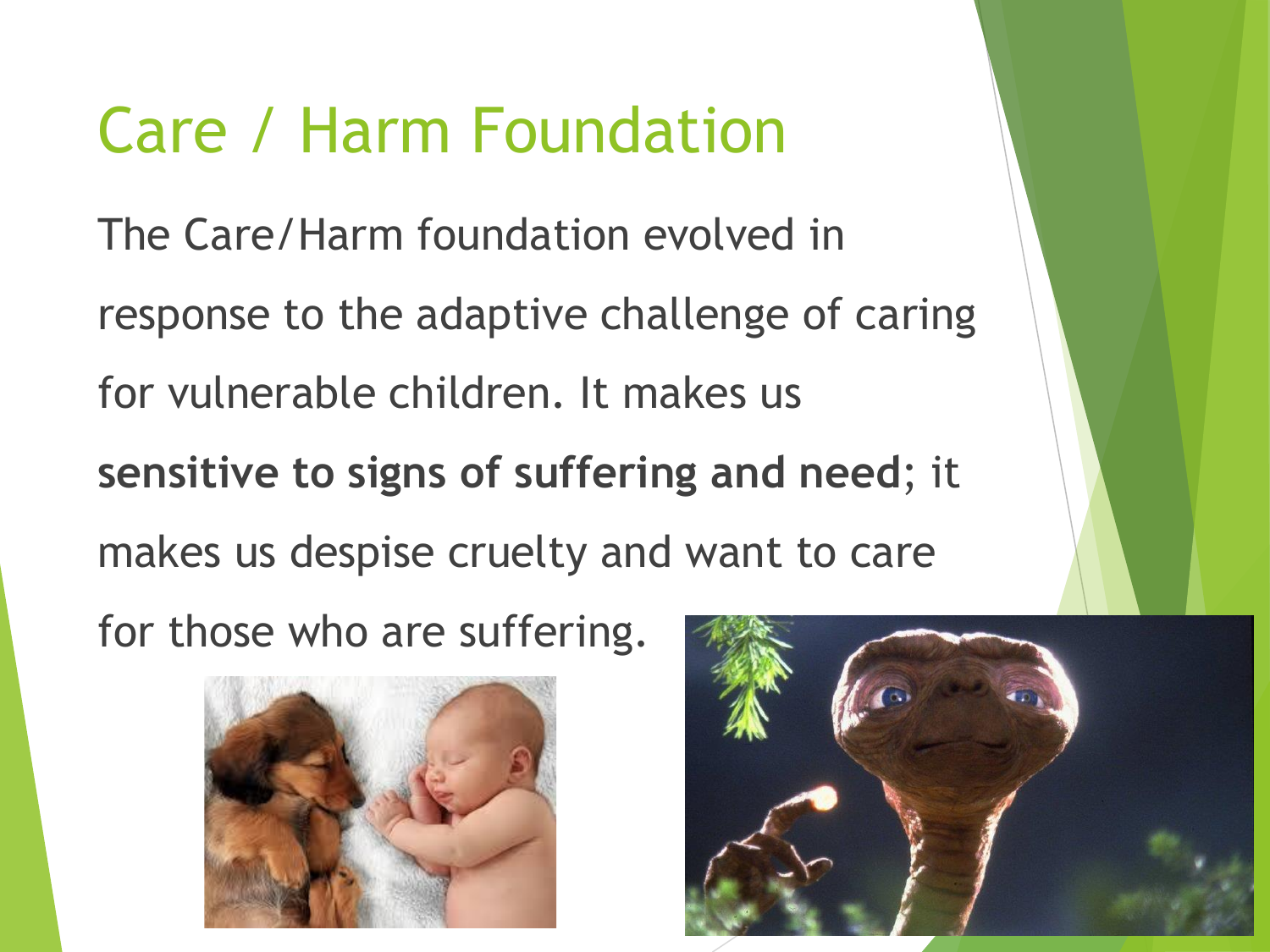### Fairness / Cheating Foundation

The Fairness/Cheating foundation evolved in response to the adaptive challenge of reaping the rewards of cooperation without getting exploited. It makes us **sensitive to indications that another person is likely to be a good (or bad) partner for collaboration and reciprocal altruism**. It makes us want to shun or punish cheaters.



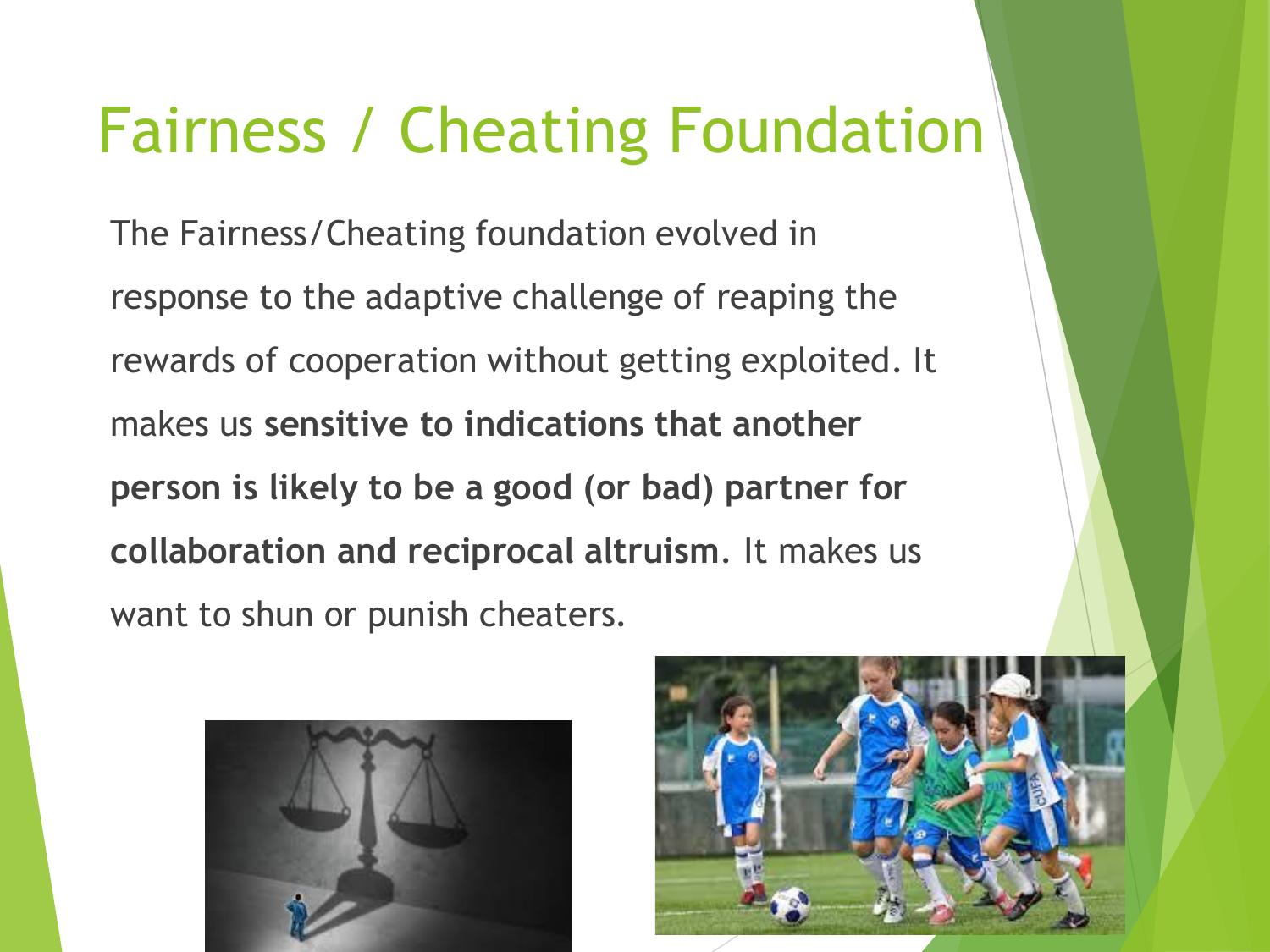### Loyalty / Betrayal Foundation

The Loyalty/Betrayal foundation evolved in response to the adaptive challenge of forming and maintaining coalitions. It makes us **sensitive to signs that another person is (or is not) a team player**. It makes us trust and reward such people, and it makes us want to hurt, ostracize, or even kill those who betray us or our group.



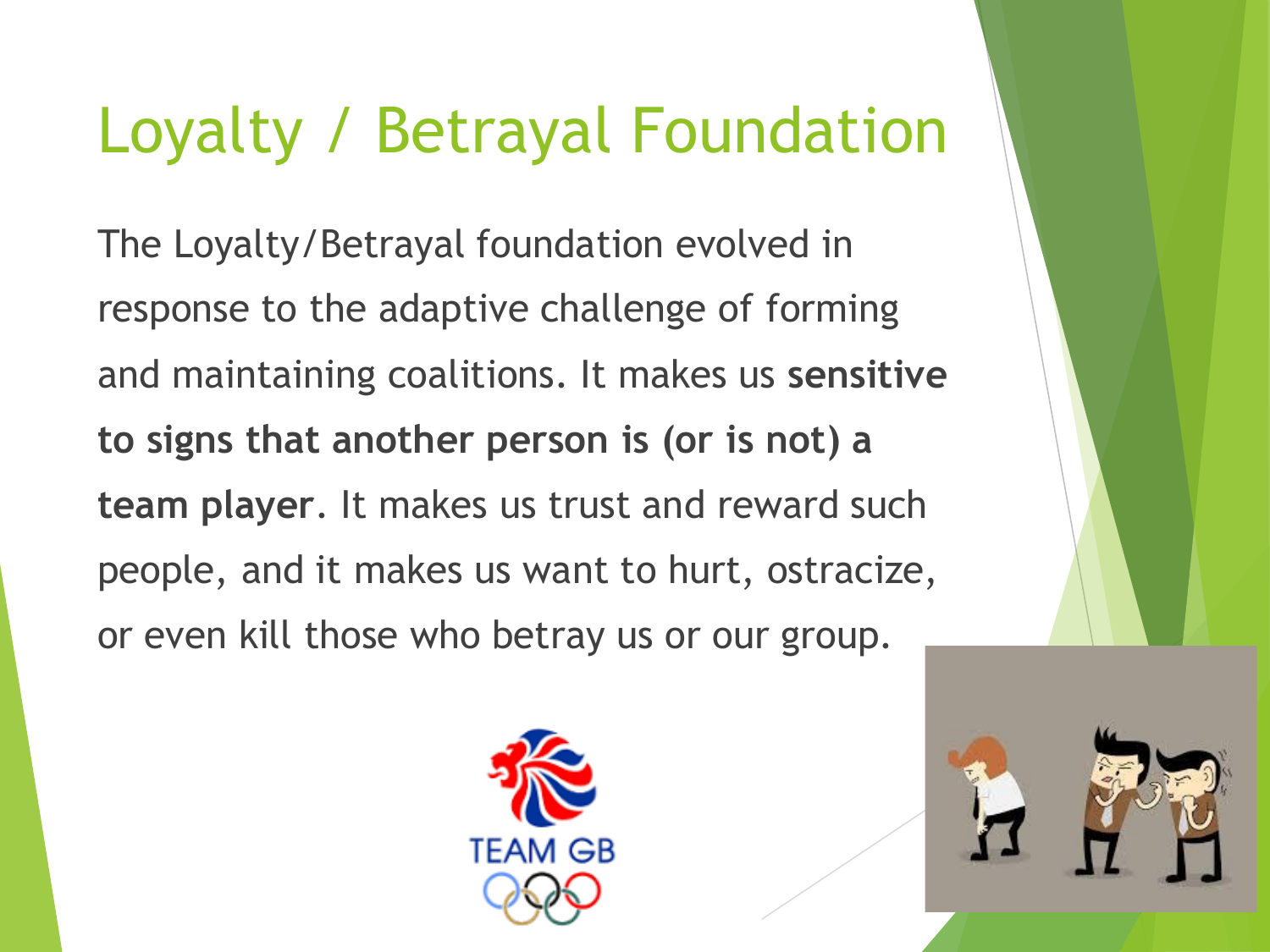#### Authority/Subversion Foundation

The Authority/Subversion foundation evolved in response to the adaptive challenge of forging relationships that will benefit us within social hierarchies. It makes us **sensitive to signs of rank or status**, and to signs that other people are (or are not) behaving properly, given their position.



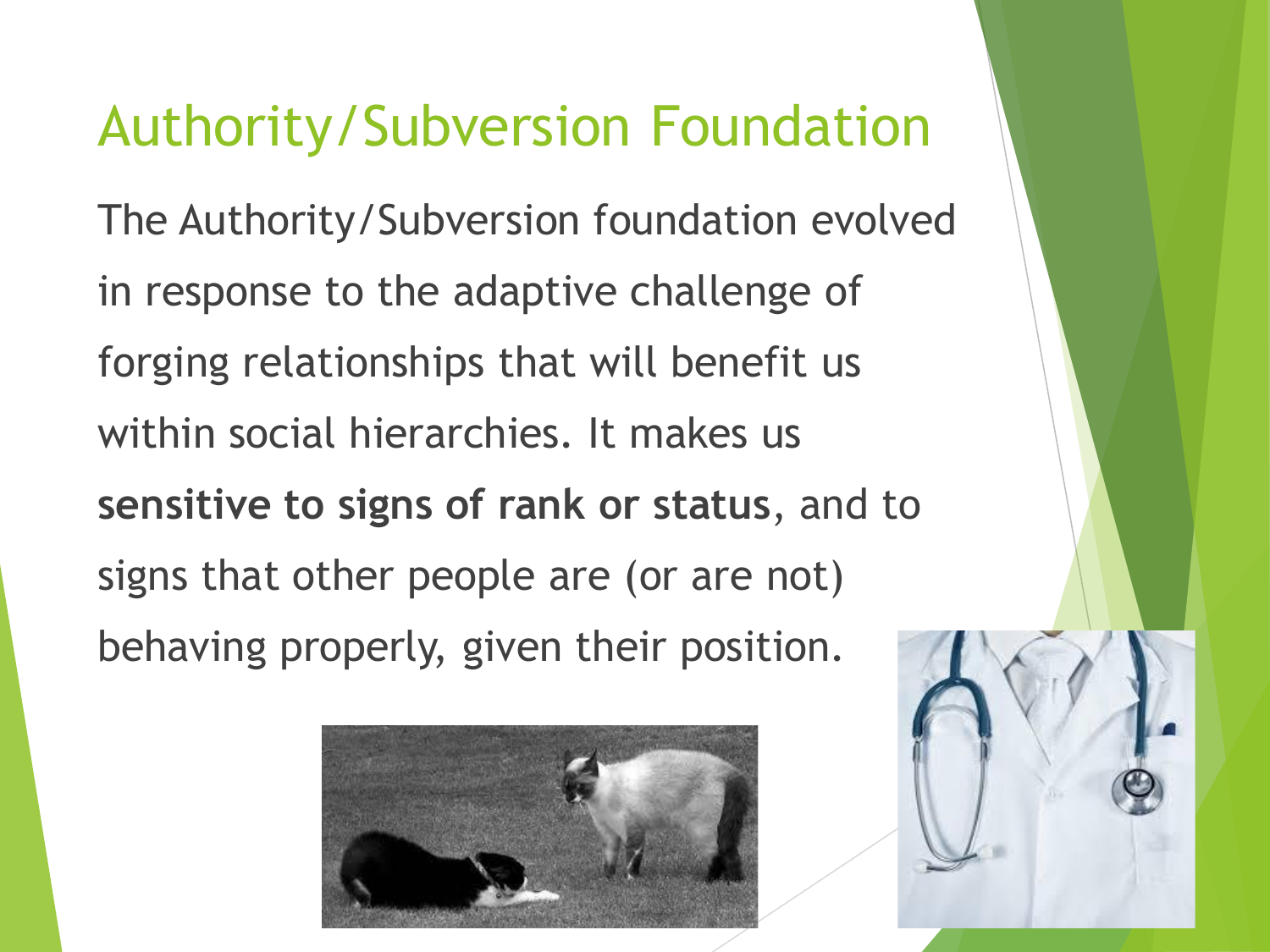#### Sanctity / Degradation Foundation

The Sanctity/Degradation foundation evolved initially in response to the adaptive challenge of the omnivore's dilemma, and then to the broader challenge of living in a world of pathogens and parasites. It includes the **behavioral immune system, which can make us wary of a diverse array of symbolic objects and threats**. It makes it possible for people to invest objects with irrational and extreme values both positive and negative - which are **important for binding groups together**.





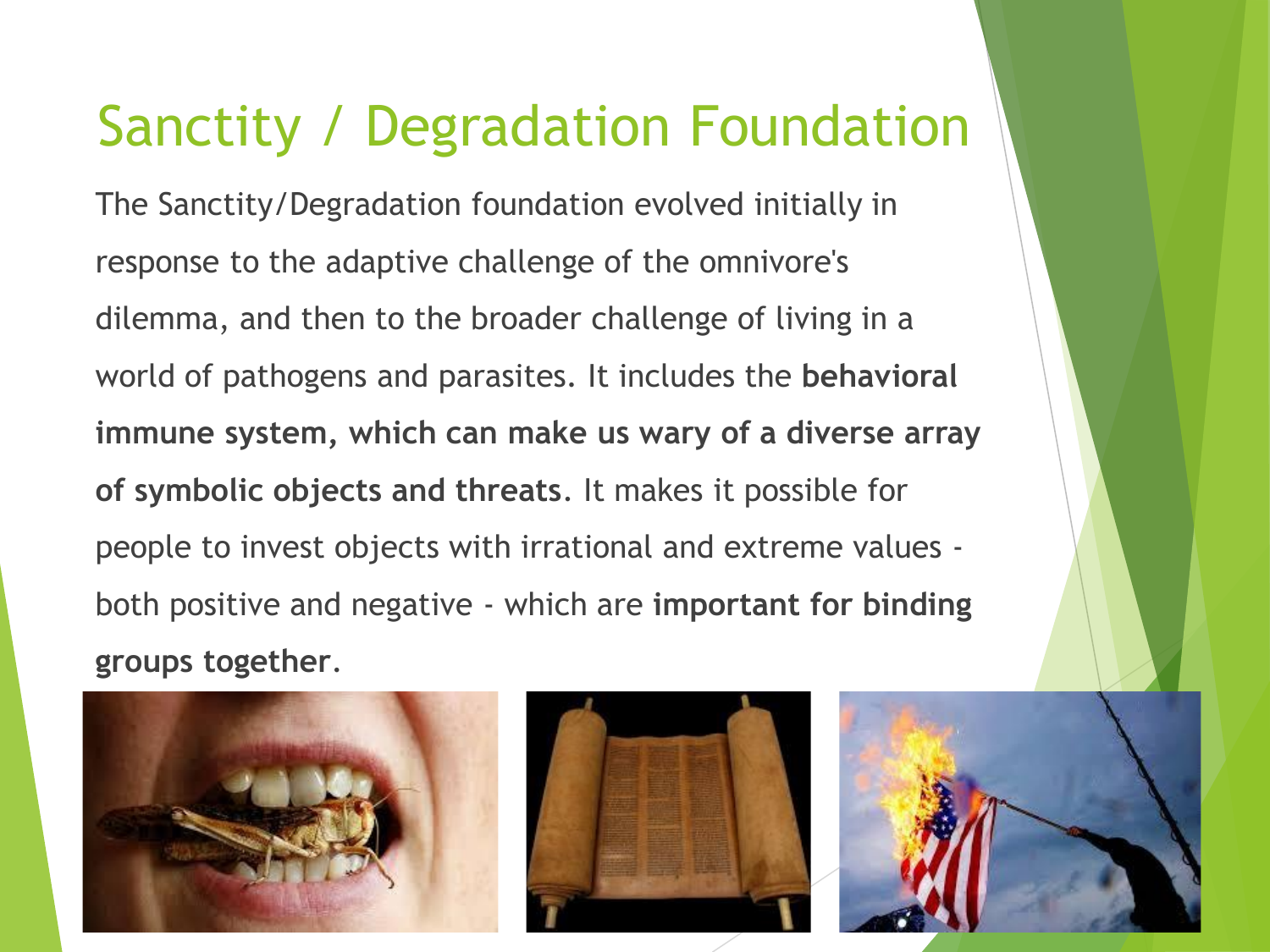## Five Moral Foundations

from Dr. Jonathan Haidt, *The Righteous Mind*

- **Care / Harm**
- **Fairness / Cheating**
- **Loyalty / Betrayal**
- **Authority / Subversion**
- **Sanctity / Degradation**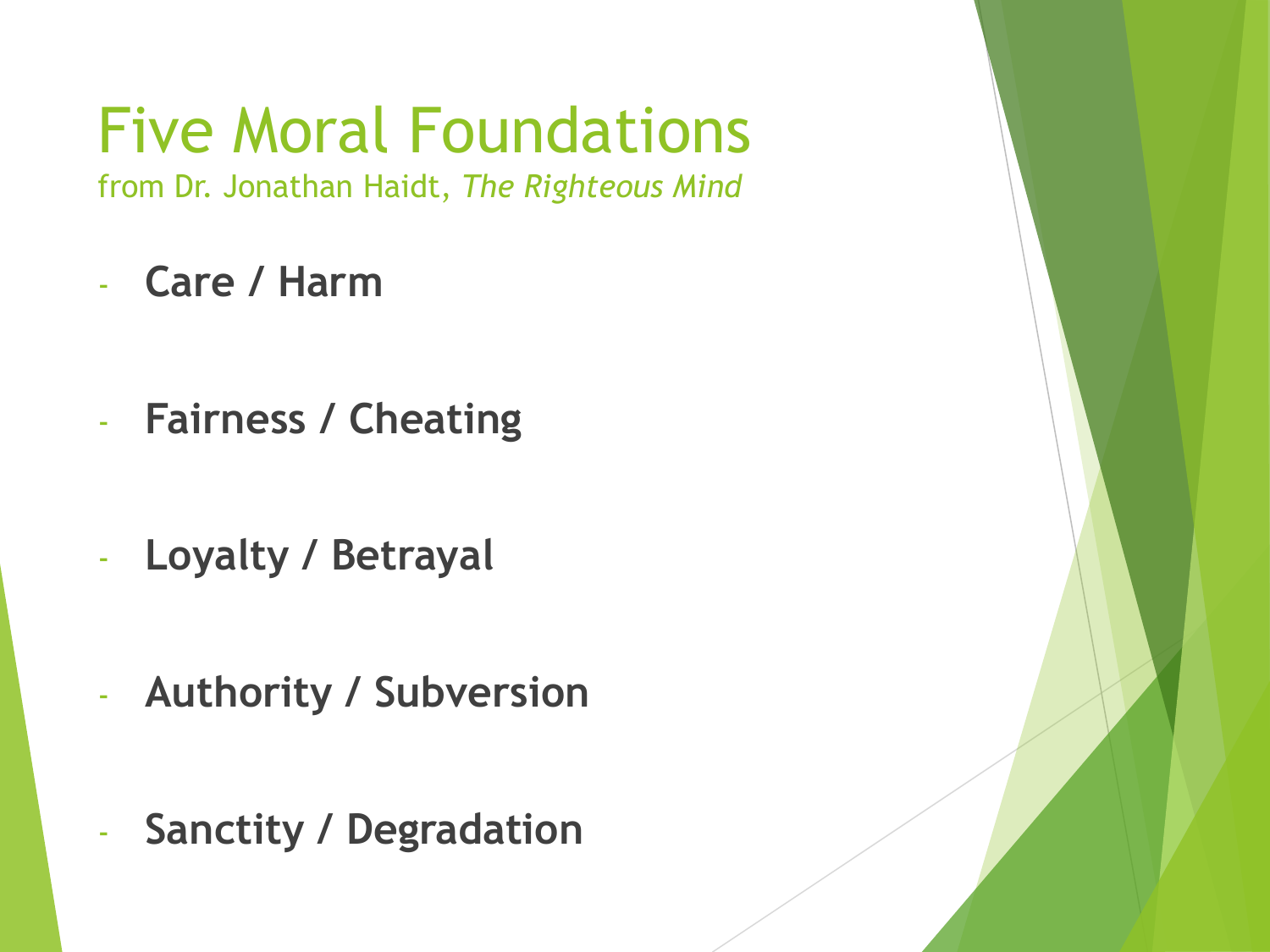#### Liberal / Conservative Differences from *The Righteous Mind*, p. 187



FIGURE 8.2. Scores on the MFQ, from 132,000 subjects, in 2011. Data from YourMorals .org.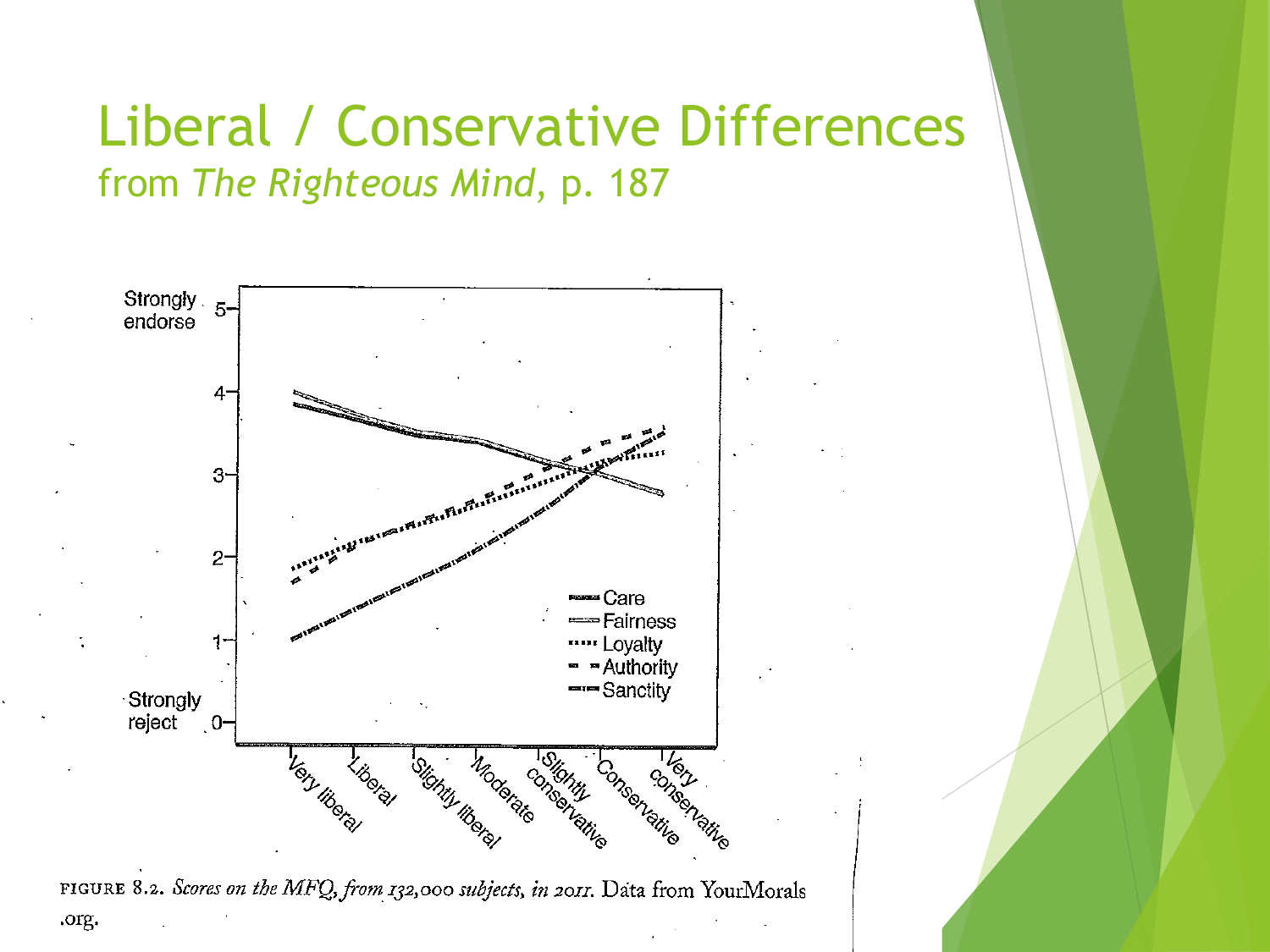### Breakout Discussion

- Where have you seen people using different moral foundations and completely missing how others are thinking:
	- British society
	- Your family
	- World politics
	- Your organisation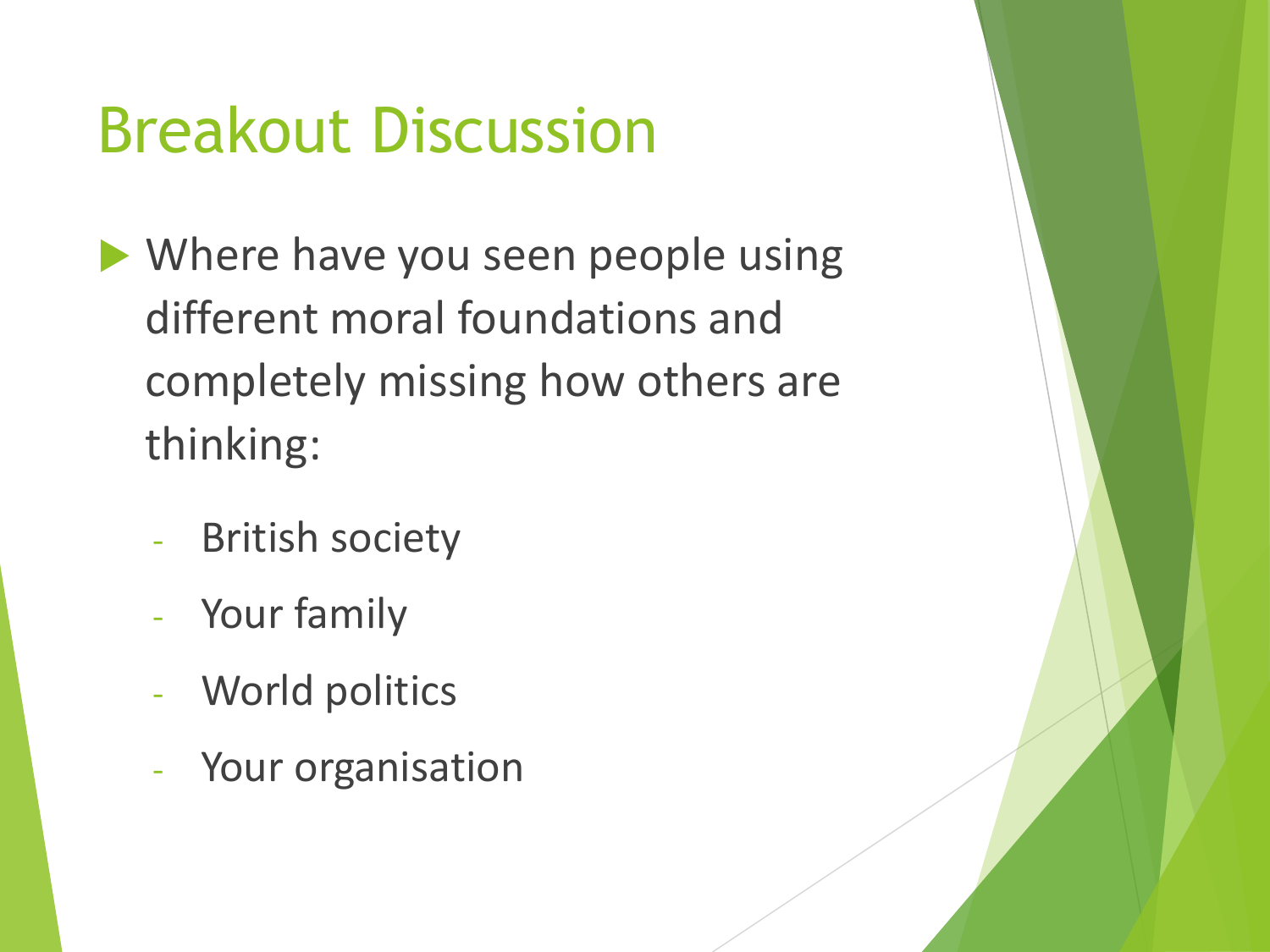#### What to do?

- Tendency to gravitate to those with whom we agree (especially with social media feeds) – be aware of your elephant instincts and seek out diversity of thinking
- Consciously engage with those with whom you disagree by asking genuine questions:
- "Tell me more about how you came to that conclusion"
- "How is that strategy working for you?"
- "Was there a time where you felt differently?"
- View conflict as an opportunity for exploring complexity
- Practice holding more than one narrative/truth at a time difficult when you feel your identity is being challenged, but it is a skill that can be learned and practiced and strengthened over time
- "The opposite of a fact is a falsehood, but the opposite of one profound truth may very well be another profound truth." – Niels Bohr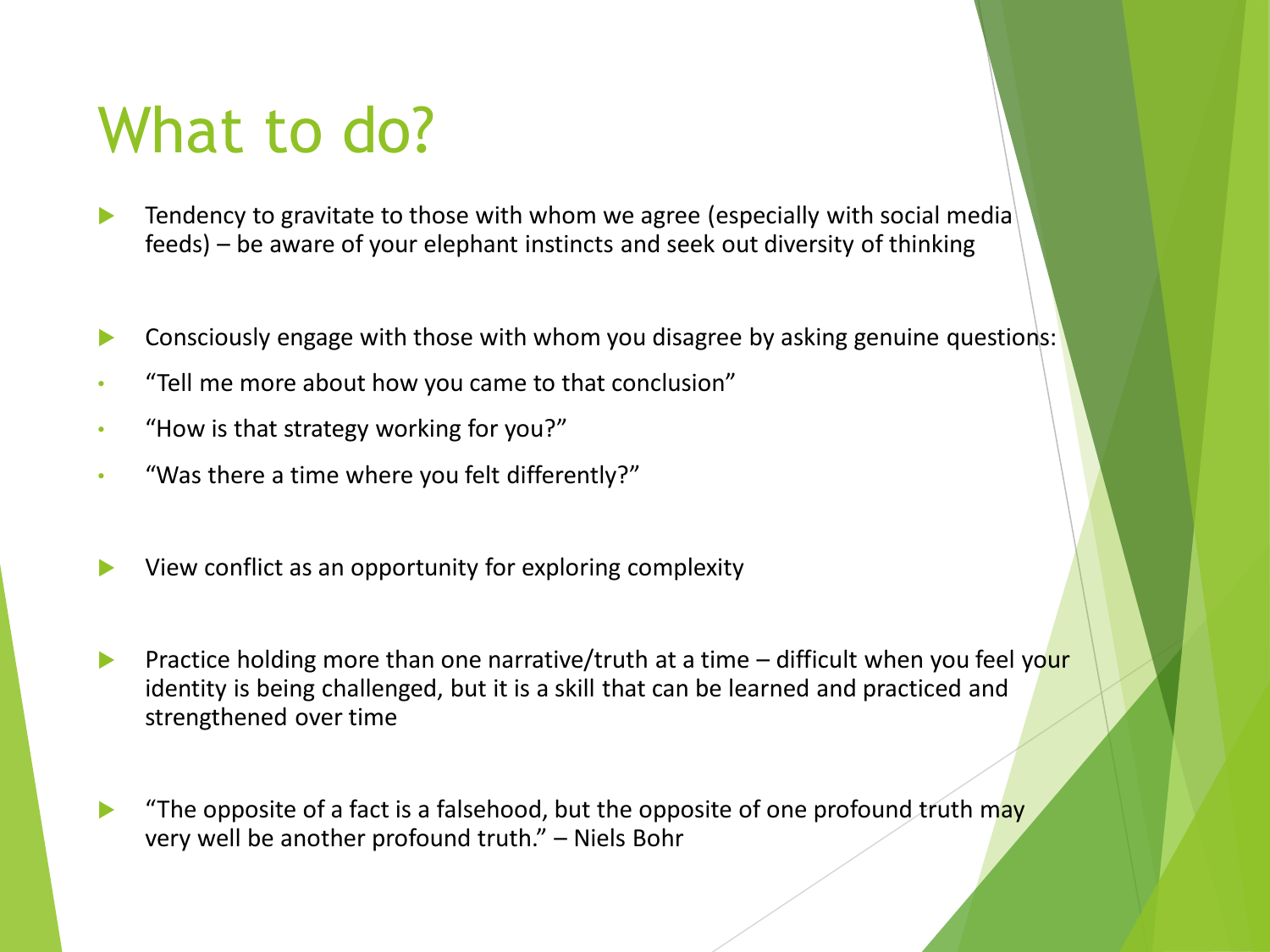#### How to Have a Conversation With Your Angry Uncle Over the Holidays **By Karin Tamerius**

- **1. Ask** open-ended, genuinely curious, nonjudgmental questions.
- **2. Listen** to what people you disagree with say and deepen your understanding with follow-up inquiries.
- **3. Reflect** back their perspective by summarizing their answers and noting underlying emotions.
- **4. Agree** before disagreeing by naming ways in which you agree with their point of view.
- **5. Share** your perspective by telling a story about a personal experience.

https://www.nytimes.com/interactive/2018/11/18/opinion/thanksgiving-familyargue-chat-bot.html